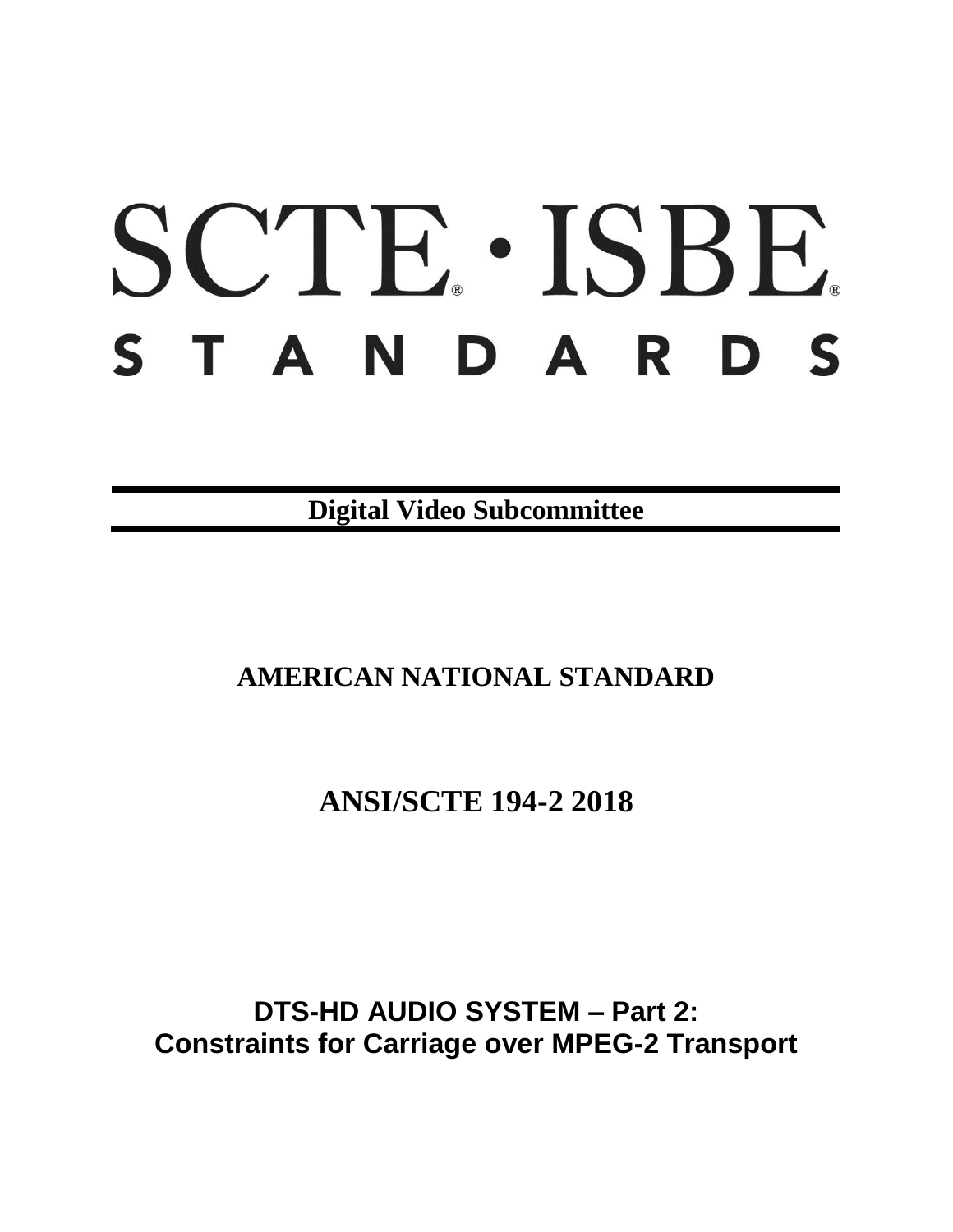# **NOTICE**

<span id="page-1-0"></span>The Society of Cable Telecommunications Engineers (SCTE) / International Society of Broadband Experts (ISBE) Standards and Operational Practices (hereafter called "documents") are intended to serve the public interest by providing specifications, test methods and procedures that promote uniformity of product, interchangeability, best practices and ultimately the long-term reliability of broadband communications facilities. These documents shall not in any way preclude any member or non-member of SCTE•ISBE from manufacturing or selling products not conforming to such documents, nor shall the existence of such standards preclude their voluntary use by those other than SCTE•ISBE members.

SCTE•ISBE assumes no obligations or liability whatsoever to any party who may adopt the documents. Such adopting party assumes all risks associated with adoption of these documents, and accepts full responsibility for any damage and/or claims arising from the adoption of such documents.

Attention is called to the possibility that implementation of this document may require the use of subject matter covered by patent rights. By publication of this document, no position is taken with respect to the existence or validity of any patent rights in connection therewith. SCTE•ISBE shall not be responsible for identifying patents for which a license may be required or for conducting inquiries into the legal validity or scope of those patents that are brought to its attention.

Patent holders who believe that they hold patents which are essential to the implementation of this document have been requested to provide information about those patents and any related licensing terms and conditions. Any such declarations made before or after publication of this document are available on the SCTE•ISBE web site at [http://www.scte.org.](http://www.scte.org/)

All Rights Reserved

© Society of Cable Telecommunications Engineers, Inc. 2018 140 Philips Road Exton, PA 19341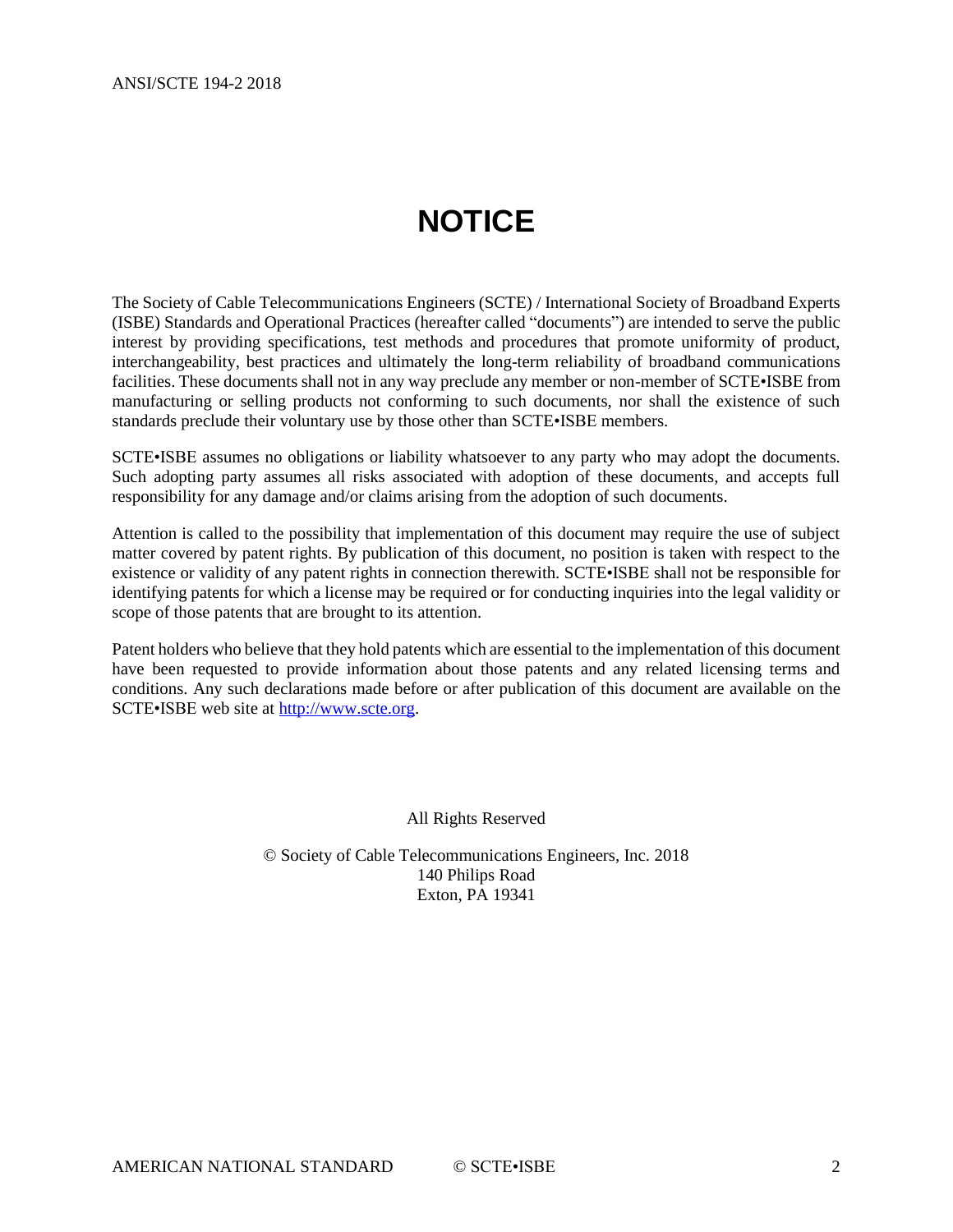<span id="page-2-0"></span>**Title** 

# **Table of Contents**

#### Page Number

| $\mathbf{1}$   |      |           |  |
|----------------|------|-----------|--|
|                | 1.1. |           |  |
| $\mathcal{P}$  |      |           |  |
|                | 2.1. |           |  |
|                | 2.2. |           |  |
|                | 2.3. |           |  |
| $\mathbf{3}$ . |      |           |  |
|                | 31   |           |  |
|                | 3.2. |           |  |
|                | 3.3. |           |  |
| 4 <sub>1</sub> |      |           |  |
| 5.             |      |           |  |
|                | 5.1. |           |  |
|                | 5.2. |           |  |
| 6.             |      |           |  |
|                | 6.1  |           |  |
|                |      | $6.1.1$ . |  |
|                |      | 6.1.2.    |  |
|                |      | 6.1.3.    |  |
|                |      | 6.1.4.    |  |
|                | 6.2. |           |  |
|                |      | 6.2.1     |  |
|                |      | 6.2.2.    |  |
|                |      |           |  |

# **List of Figures**

| <b>Title</b> | <b>Page Number</b> |
|--------------|--------------------|
|              |                    |

# **List of Tables**

| <b>Page Number</b> |
|--------------------|
|                    |
|                    |
|                    |
|                    |
|                    |
|                    |
|                    |
|                    |
|                    |
|                    |
|                    |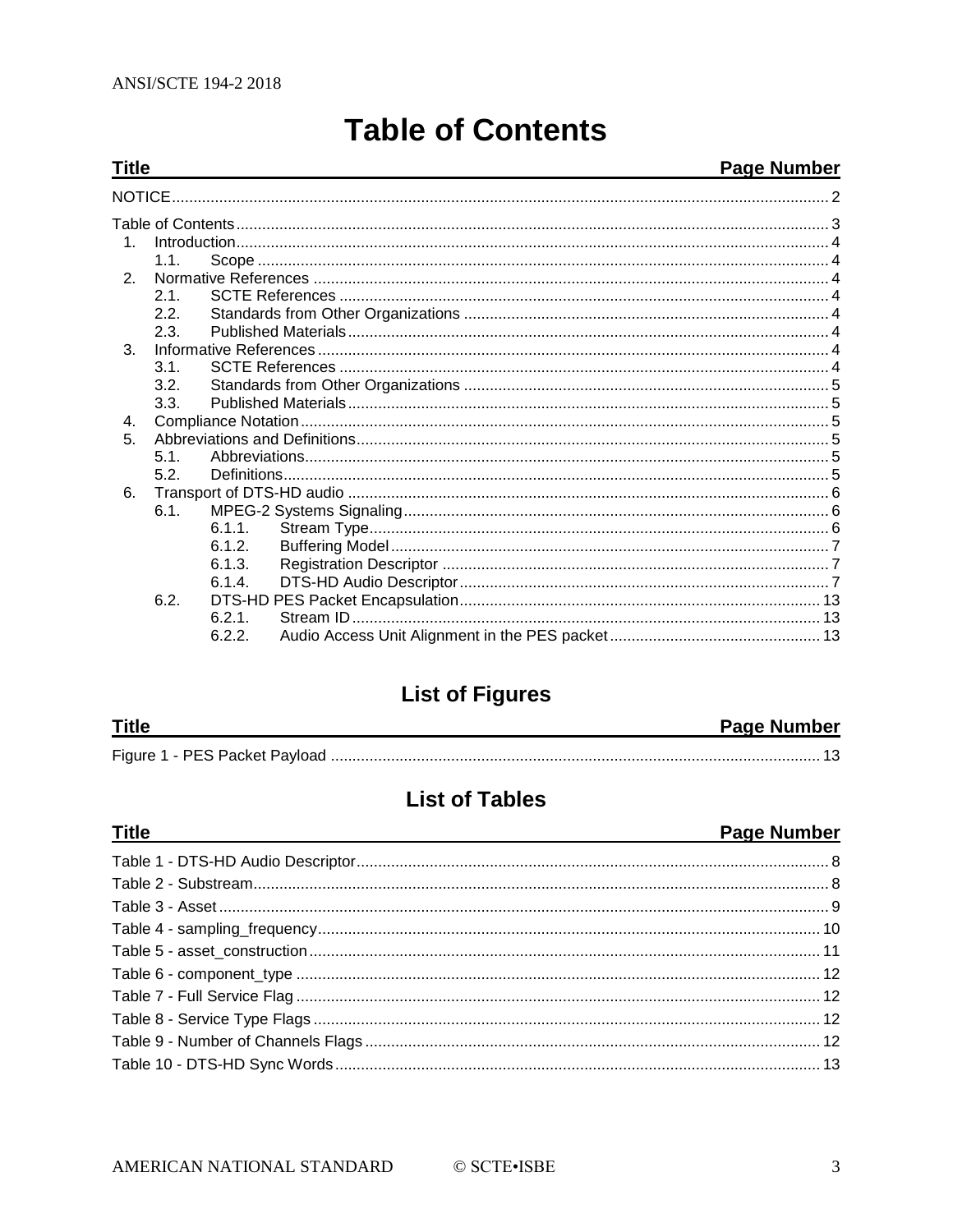## <span id="page-3-1"></span><span id="page-3-0"></span>**1. Introduction**

#### **1.1. Scope**

This document describes the carriage of DTS-HD audio in MPEG-2 systems. The descriptor necessary to signal DTS-HD audio is defined in this document. Multiplexing and transport for cable using MPEG-2 systems are defined in SCTE 54 [\[2\].](#page-3-8) Coding constraints for DTS-HD audio elementary streams are defined in SCTE 194-1 [\[1\].](#page-3-9)

#### <span id="page-3-2"></span>**2. Normative References**

The following documents contain provisions, which, through reference in this text, constitute provisions of this document. At the time of Subcommittee approval, the editions indicated were valid. All documents are subject to revision; and while parties to any agreement based on this document are encouraged to investigate the possibility of applying the most recent editions of the documents listed below, they are reminded that newer editions of those documents might not be compatible with the referenced version.

#### <span id="page-3-9"></span><span id="page-3-3"></span>**2.1. SCTE References**

- [1] SCTE 194-1 201x, "DTS-HD Audio System Part 1: Coding Constraints for Cable Television"
- [2] SCTE 54 2015, "Digital Video Service Multiplex and Transport System Standard for Cable Television"

#### <span id="page-3-10"></span><span id="page-3-8"></span><span id="page-3-4"></span>**2.2. Standards from Other Organizations**

- [3] ETSI TS 102 114 v 1.4.1, "DTS Coherent Acoustics; Core and Extensions with Additional Profiles"
- <span id="page-3-11"></span>[4] ISO/IEC 13818-1:2007, "Information Technology - Generic coding of moving pictures and associated audio information: Systems".
- [5] ISO/IEC 639-2:1998, "Codes for the representation of names of languages Part 2: Alpha-3 code"

#### <span id="page-3-12"></span><span id="page-3-5"></span>**2.3. Published Materials**

• No normative references are applicable.

#### <span id="page-3-6"></span>**3. Informative References**

The following documents might provide valuable information to the reader but are not required when complying with this document.

#### <span id="page-3-7"></span>**3.1. SCTE References**

• No informative references are applicable.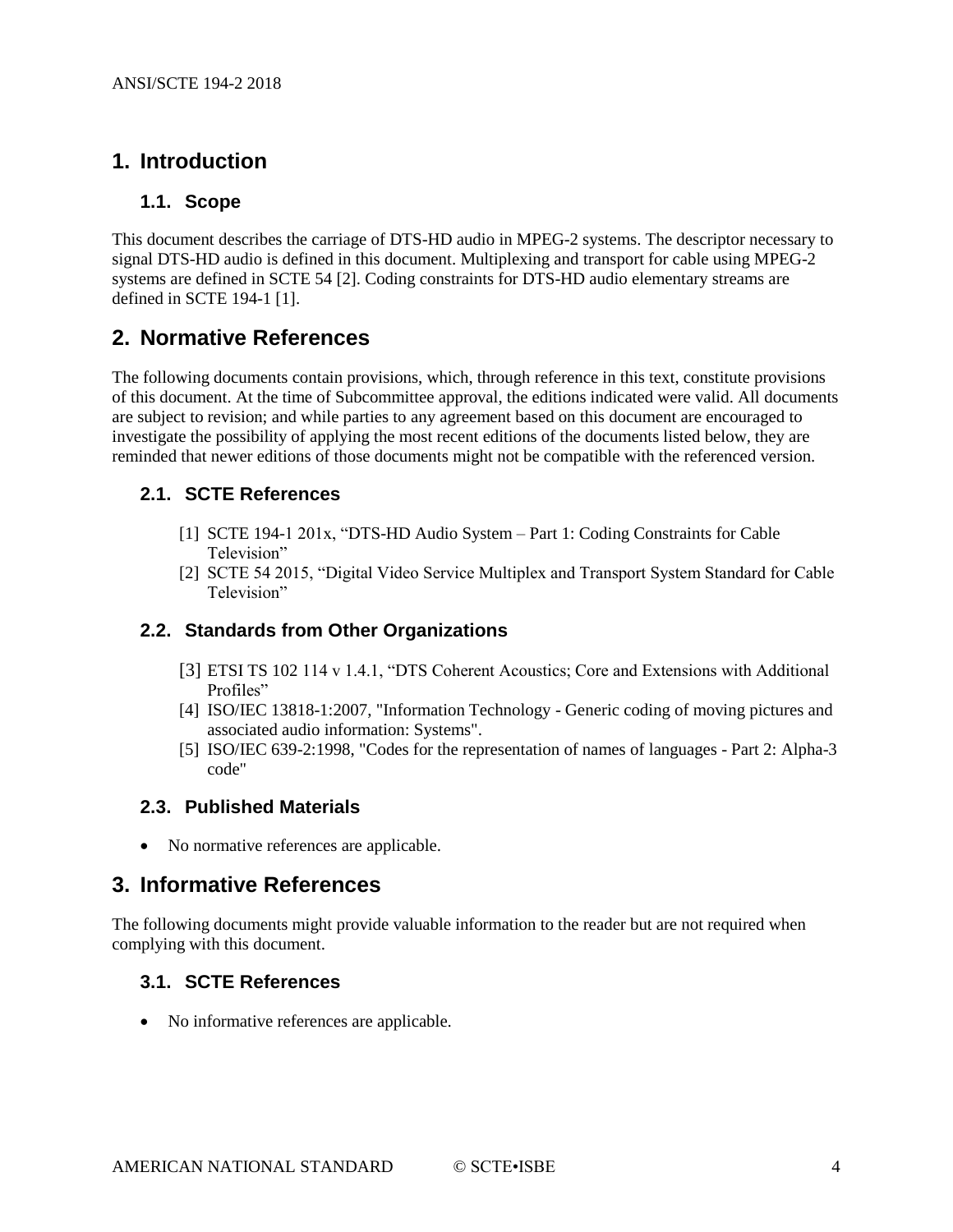#### <span id="page-4-0"></span>**3.2. Standards from Other Organizations**

[6] DTS Document #9302J19200: "DTS-HD PBR API Library Interface", DTS Inc., available at [www.dts.com.](http://www.dts.com/)

#### <span id="page-4-1"></span>**3.3. Published Materials**

• No informative references are applicable.

#### <span id="page-4-2"></span>**4. Compliance Notation**

| shall      | This word or the adjective "required" means that the item is an              |  |  |  |  |
|------------|------------------------------------------------------------------------------|--|--|--|--|
|            | absolute requirement of this document.                                       |  |  |  |  |
| shall not  | This phrase means that the item is an absolute prohibition of this           |  |  |  |  |
|            | document.                                                                    |  |  |  |  |
| forbidden  | This word means the value specified shall never be used.                     |  |  |  |  |
|            | This word or the adjective "recommended" means that there may exist          |  |  |  |  |
|            | valid reasons in particular circumstances to ignore this item, but the       |  |  |  |  |
| should     | full implications should be understood and the case carefully weighted       |  |  |  |  |
|            | before choosing a different course.                                          |  |  |  |  |
|            | This phrase means that there may exist valid reasons in particular           |  |  |  |  |
|            | circumstances when the listed behavior is acceptable or even useful,         |  |  |  |  |
| should not | but the full implications should be understood and the case carefully        |  |  |  |  |
|            | weighed before implementing any behavior described with this label.          |  |  |  |  |
|            | This word or the adjective " <i>optional</i> " means that this item is truly |  |  |  |  |
|            | optional. One vendor may choose to include the item because a                |  |  |  |  |
| may        | particular marketplace requires it or because it enhances the product,       |  |  |  |  |
|            | for example; another vendor may omit the same item.                          |  |  |  |  |
|            | Use is permissible for legacy purposes only. Deprecated features may         |  |  |  |  |
| deprecated | be removed from future versions of this document. Implementations            |  |  |  |  |
|            | should avoid use of deprecated features.                                     |  |  |  |  |

## <span id="page-4-3"></span>**5. Abbreviations and Definitions**

#### <span id="page-4-4"></span>**5.1. Abbreviations**

| <b>ISBE</b> | International Society of Broadband Experts    |
|-------------|-----------------------------------------------|
| SCTE        | Society of Cable Telecommunications Engineers |

#### <span id="page-4-5"></span>**5.2. Definitions**

| asset         | A segregated block of coded audio containing one or more audio<br>channels                                                                                                     |  |  |  |  |  |
|---------------|--------------------------------------------------------------------------------------------------------------------------------------------------------------------------------|--|--|--|--|--|
| audio frame:  | A complete logical access unit of an audio stream that corresponds to a<br>defined number of decodable PCM audio samples for a given time<br>segment of the audio presentation |  |  |  |  |  |
| audio stream: | A sequence of synchronized audio frames                                                                                                                                        |  |  |  |  |  |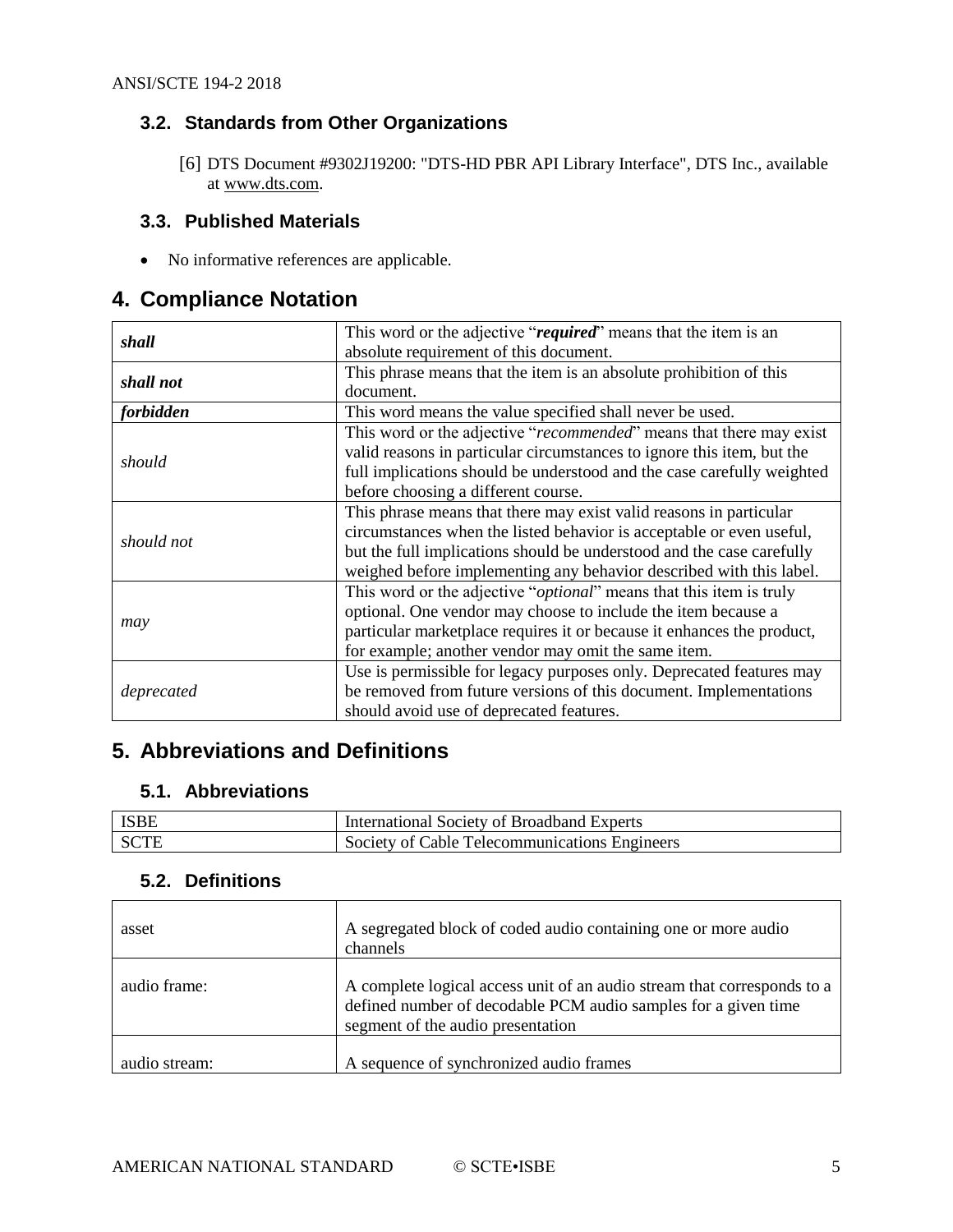| core substream      | An audio stream component that adheres to the original DTS Coherent<br>Acoustics definition (see Chapter 5 of TS 102 114 [3])      |  |  |  |  |
|---------------------|------------------------------------------------------------------------------------------------------------------------------------|--|--|--|--|
| extension           | An audio stream component providing a specific enhancement or<br>coding profile                                                    |  |  |  |  |
| extension substream | An audio stream component utilizing the DTS-HD substream header<br>(see Chapter 7 of TS 102 114 [3])                               |  |  |  |  |
| <b>FSIZE</b>        | A core substream header parameter indicating the number of bytes in<br>the core access unit. The actual number of bytes is FSIZE+1 |  |  |  |  |
| <b>LBR</b>          | DTS-HD extension used to implement the low bit rate coding profile                                                                 |  |  |  |  |
| nuExtSSIndex        | nuExtSSIndex: A substream header parameter indicating the<br>substream number                                                      |  |  |  |  |
| PES payload         | PES payload: Portion of the PES packet following the PES header                                                                    |  |  |  |  |
| substream           | substream: Sequence of synchronized frames comprising one of the<br>logical components of the audio stream                         |  |  |  |  |
| substream_length    | substream_length: A substream header parameter that indicates the<br>number of bytes in the substream access unit                  |  |  |  |  |
| X96                 | Extension that doubles the sampling frequency of the core component                                                                |  |  |  |  |
| <b>XBR</b>          | Extension containing amplitude resolution enhancements to the audio<br>elements stored in the associated core component            |  |  |  |  |
| <b>XCH</b>          | Extension that adds a center surround channel                                                                                      |  |  |  |  |
| <b>XLL</b>          | Lossless audio coding extension                                                                                                    |  |  |  |  |
| <b>XXCH</b>         | Channel extension, capable of accommodating from 1 to 32 audio<br>channels                                                         |  |  |  |  |

## <span id="page-5-0"></span>**6. Transport of DTS-HD audio**

#### <span id="page-5-1"></span>**6.1. MPEG-2 Systems Signaling**

<span id="page-5-2"></span>The following sections specify the signaling of DTS-HD audio streams in MPEG programs.

#### *6.1.1. Stream Type*

For DTS audio formats, stream\_type *shall* be set to 0x88 indicating carriage in PES packets containing DTS-HD elementary stream data.

Note: The stream type value of 0x88 for signaling DTS-HD in North America was chosen to be compatible with the ATSC approach for signaling new codecs. DTS-HD is signaled as stream type 0x06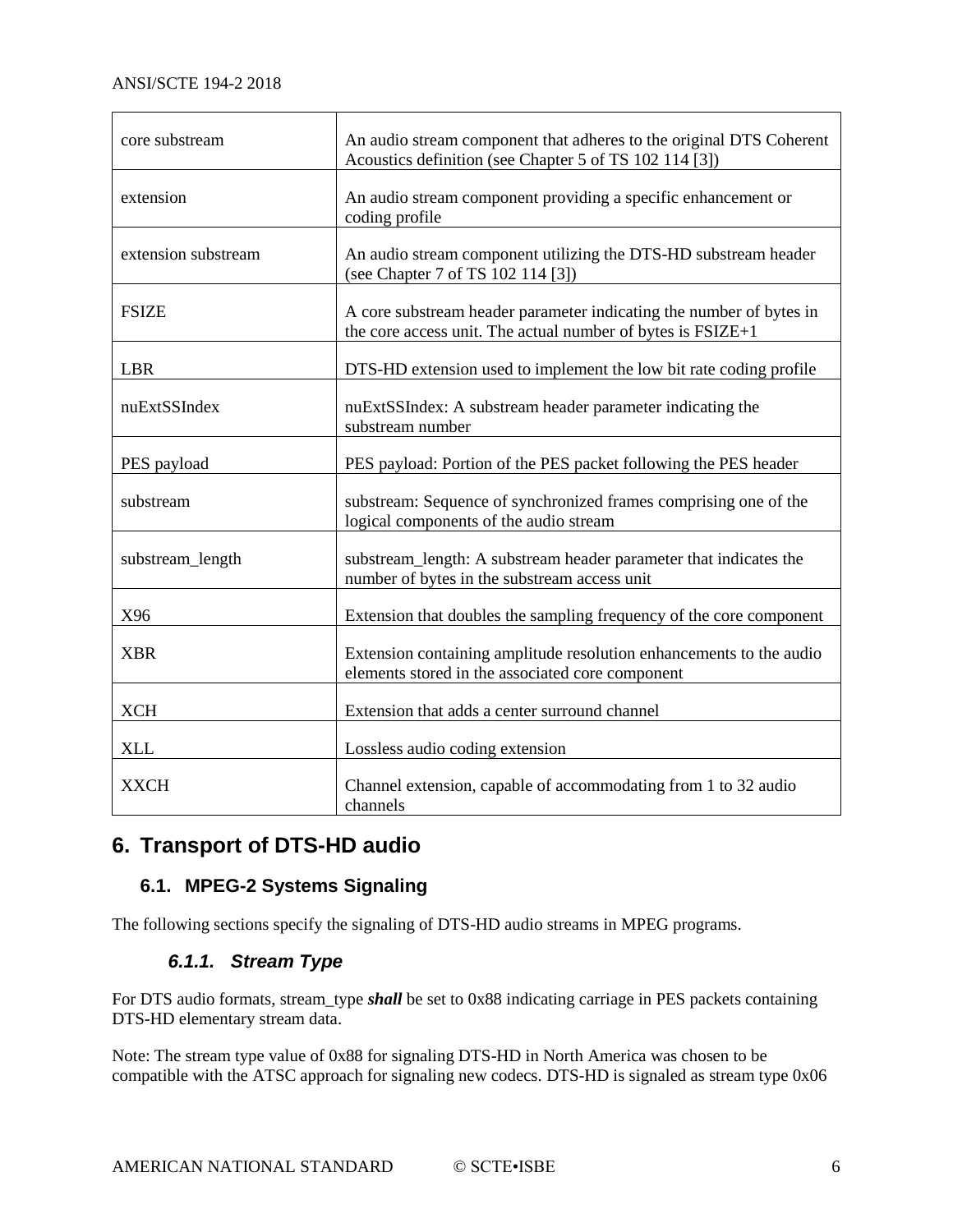#### ANSI/SCTE 194-2 2018

<span id="page-6-0"></span>by DVB. The SCTE standard for DTS-HD differs significantly from the DVB version, for example in the audio descriptor.

#### *6.1.2. Buffering Model*

The DTS buffering model and buffer management is designed in accordance with ISO/IEC 13818-1 [\[4\].](#page-3-11)

For DTS core streams, the main audio buffer size (BSn) *shall* have a fixed value of 9088 bytes, with a drain rate (Rxn) of 2 Mbps. The fixed value above (9088 bytes) was calculated from a double buffer  $(2*4096$  bytes) plus jitter  $(384$  bytes) + packet bursts  $(512$  bytes).

For DTS-HD Lossless formats, the value of BSn *shall* have a fixed value of 66,432 bytes, with an Rxn value of 32 Mbps.

<span id="page-6-1"></span>For all other DTS-HD formats, the value of BSn *shall* have a fixed value of 17,814 bytes, with an Rxn value of 8 Mbps.

#### *6.1.3. Registration Descriptor*

<span id="page-6-2"></span>When DTS-HD audio is present in the transport stream, a registration\_descriptor with the format identifier set to "SCTE", as described in SCTE 54 [\[2\],](#page-3-8) *shall* be included.

#### *6.1.4. DTS-HD Audio Descriptor*

The DTS-HD Audio Descriptor *shall* be included in the program map section following the relevant ES info length field for any DTS-HD audio stream component coded in accordance with SCTE 194-1 that is included in the MPEG program.

The syntax for the DTS-HD Audio Descriptor is shown in [Table 1,](#page-7-0) [Table 2,](#page-7-1) and [Table 3.](#page-8-0) Semantics for these syntax elements are defined in Sections [6.1.4.1,](#page-8-1) Section [6.1.4.2](#page-9-1) wit[h Table 4,](#page-9-0) and Section [6.1.4.3](#page-9-2) with [Table 5](#page-10-0) t[o Table 9.](#page-11-3)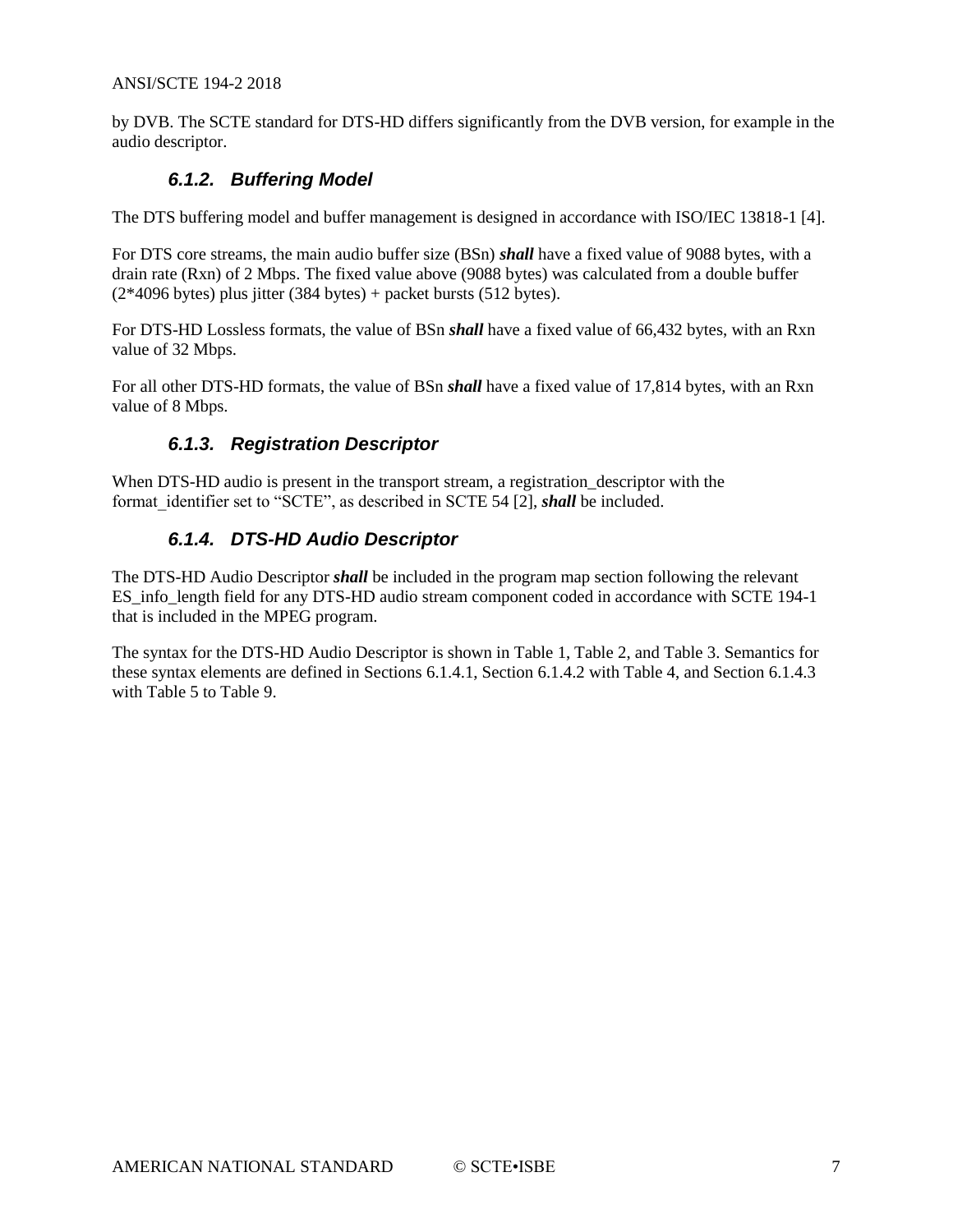<span id="page-7-0"></span>

| <b>Syntax</b>              | No. of bits | mnemonic |
|----------------------------|-------------|----------|
| DTS-HD_audio_descriptor(){ |             |          |
| descriptor_tag             | 8           | uimsbf   |
| descriptor_length          | 8           | uimsbf   |
| substream_core_flag        | 1           | bslbf    |
| substream_0_flag           | 1           | bslbf    |
| substream_1_flag           | 1           | bslbf    |
| substream_2_flag           | 1           | bslbf    |
| substream_3_flag           | 1           | bslbf    |
| reserved;                  | 3           | bslbf    |
| if (substream_core_flag)   |             |          |
| substream.(substream_core) | See Table 2 |          |
| if (substream_0_flag)      |             |          |
| substream.(substream_0)    | See Table 2 |          |
| if (substream_1_flag)      |             |          |
| substream.(substream_1)    | See Table 2 |          |
| if (substream_2_flag)      |             |          |
| substream.(substream_2)    | See Table 2 |          |
| if (substream_3_flag)      |             |          |
| substream.(substream_3)    | See Table 2 |          |
| for $(i=0; i< N; i++)$     |             |          |
| additional_info_byte[i]    | 8           | bslbf    |
| }                          |             |          |

#### **Table 1 - DTS-HD Audio Descriptor**

#### **Table 2 - Substream**

<span id="page-7-1"></span>

| <b>Syntax</b>                        | No. of bits | mnemonic |
|--------------------------------------|-------------|----------|
| substream.(substream name) {         |             |          |
| substream_length                     | 8           | uimsbf   |
| num_assets                           | 3           | bslbf    |
| channel_count                        | 5           | bslbf    |
| LFE_flag                             |             | bslbf    |
| sampling_frequency                   | 4           | bslbf    |
| sample_resolution                    | ◢           | bslbf    |
| reserved                             | 2           | bslbf    |
| for $(i=0; i \leq num\_assets; i++)$ |             |          |
| asset [i]                            | See Table 3 |          |
|                                      |             |          |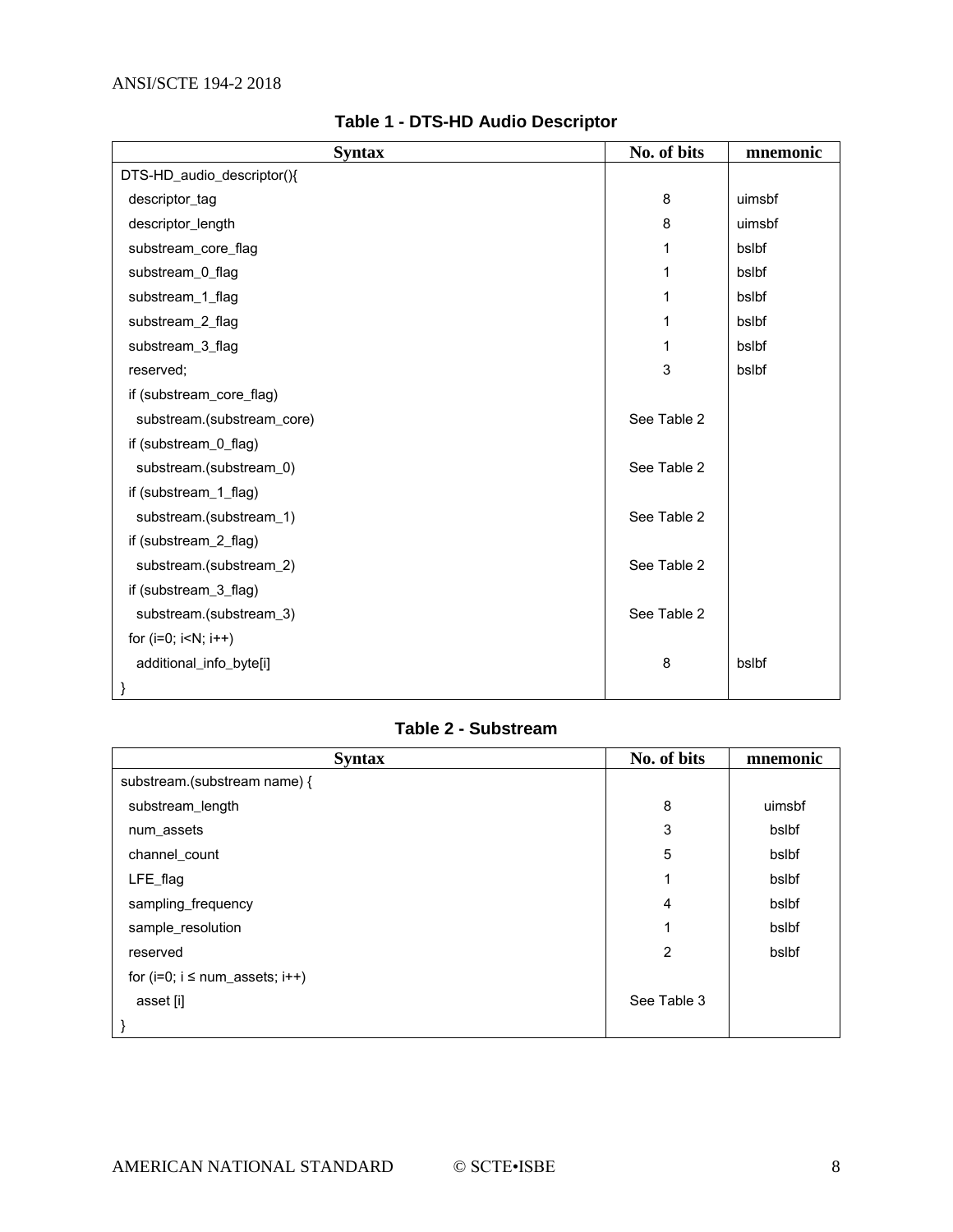<span id="page-8-0"></span>

| <b>Syntax</b>                    | No. of bits    | <b>Mnemonic</b> |
|----------------------------------|----------------|-----------------|
| asset {                          |                |                 |
| asset_construction               | 5              | bslbf           |
| vbr_flag                         | 1              | bslbf           |
| post_encode_br_scaling_flag      | 1              | bslbf           |
| component_type_flag              | 1              | bslbf           |
| language_code_flag               | 1              | bslbf           |
| if (post_encode_br_scaling_flag) |                |                 |
| bit_rate_scaled                  | 13             |                 |
| else                             |                | bslbf           |
| bit_rate                         | 13             |                 |
| reserved                         | $\overline{2}$ | bslbf           |
| if (component_type_flag)         |                |                 |
| component_type                   | 8              | bslbf           |
| if (language_code_flag)          |                |                 |
| ISO_639_language_code            | 24             | bslbf           |
| }                                |                |                 |

**Table 3 - Asset**

#### *6.1.4.1. Semantics for Table 1*

<span id="page-8-1"></span>All syntax elements in the DTS-HD Audio Descriptor *shall* be set consistent with these elements in the audio elementary stream. In the event of a conflict between the descriptor and the bitstream, the bitstream *shall* be the preferred resource.

descriptor\_tag: this *shall* be set to 0x7B.

descriptor\_length: this 8-bit field specifies the total number of bytes following the descriptor\_length field. It *shall* also be used to determine the number of additional\_info\_bytes contained in the audio descriptor.

substream core flag: *shall* be set to 1 if a core substream exists in the audio stream.

substream\_0\_flag: *shall* be set to 1 if an extension substream with nuExtSSIndex =0 exists in the audio stream.

substream 1 flag: *shall* be set to 1 if an independent extension substream with nuExtSSIndex =1 exists in the audio stream.

substream\_2\_flag: *shall* be set to 1 if an independent extension substream with nuExtSSIndex =2 exists in the audio stream.

substream\_3\_flag: *shall* be set to 1 if an independent extension substream with nuExtSSIndex =3 exists in the audio stream.

reserved: the reserved bits throughout the various sub-structures serve to force byte alignment of several major subcomponents in the DTS-HD descriptor. These bits *shall* be set to '0' and are reserved for future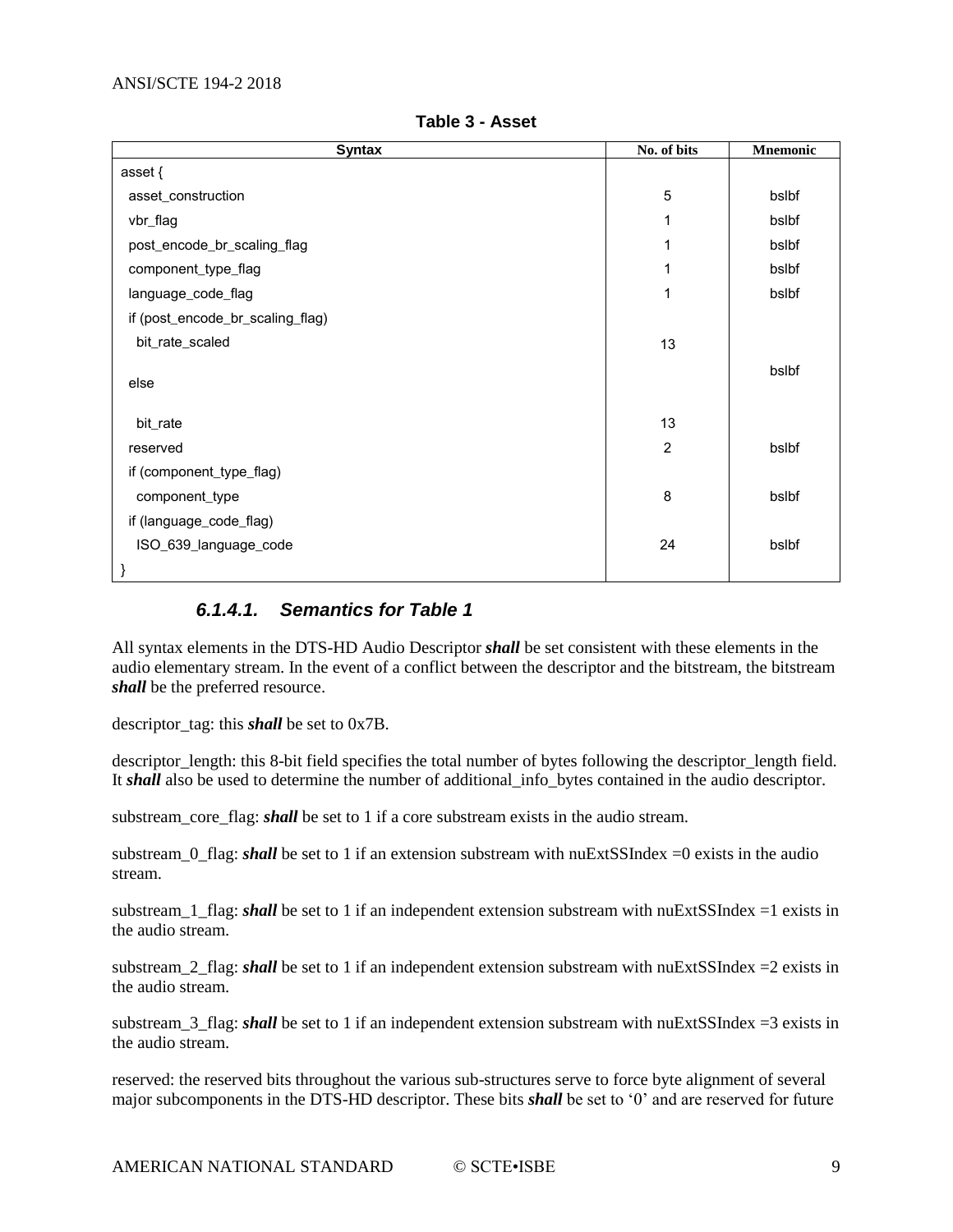#### ANSI/SCTE 194-2 2018

definition. The reserved field *shall* be ignored by receivers built to this version of specification *should* they become defined in the future.

additional\_info\_byte: this byte array of from 0 to N bytes is reserved for future use. The number of bytes in this array is determined by comparing descriptor length to the number of bytes parsed up to the end of the last substream element.

#### *6.1.4.2. Semantics for Table 2*

<span id="page-9-1"></span>substream\_length: this 8-bit field specifies the total number of bytes following the substream\_length field in the substream structure, including the embedded asset structures.

num\_assets: represents the number of audio assets stored in the substream. The number of audio assets stored in the substream is equal to num\_assets+1. For substream\_core num\_assets is always 0. For all independent extension substreams, this value is identical to nuNumAssets in the extension substream header.

channel count: the maximum number of channels that *may* be presented including LFE (if present).

Note 1: For multi asset presentations, the sum of the channels in all assets *may* be greater than channel\_count.

Note 2: The number of channels actually presented in a particular implementation *may* be less than the maximum number available to be presented. For example a 7.1 presentation *may* be presented as 5.1, or 2.0, depending on the configuration of the receiver.

LFE\_flag: If LFE\_flag is set to 1, then this substream contains an LFE channel.

sampling frequency: This parameter is interpreted according to Table 4 and indicates the maximum sampling frequency stored in the elementary stream. Note that not all values in the table are valid for the substreams of type substream\_core.

<span id="page-9-0"></span>

| substream_core.sampling_frequency<br>substream_n.sampling_frequency             | <b>Sampling Frequency</b> |  |  |  |  |
|---------------------------------------------------------------------------------|---------------------------|--|--|--|--|
|                                                                                 | 32 kHz*                   |  |  |  |  |
| 12                                                                              | 48 kHz                    |  |  |  |  |
| 13                                                                              | 96 kHz                    |  |  |  |  |
| 14                                                                              | 192 kHz*                  |  |  |  |  |
| Sampling frequencies indicated with (*) shall not be used with a core substream |                           |  |  |  |  |

#### **Table 4 - sampling\_frequency**

<span id="page-9-2"></span>sample resolution: this parameter indicates whether the decoded audio *should* be treated as 16-bit or 24bit samples. If any resolution  $\leq 16$  bits are indicated, sample resolution = 0, indicating 16-bit audio. Otherwise, sample resolution  $= 1$ , indicating 24-bit audio.

#### *6.1.4.3. Semantics for Table 3*

asset\_construction: this parameter provides details about the internal construction of the audio stream and is interpreted according to [Table 5.](#page-10-0)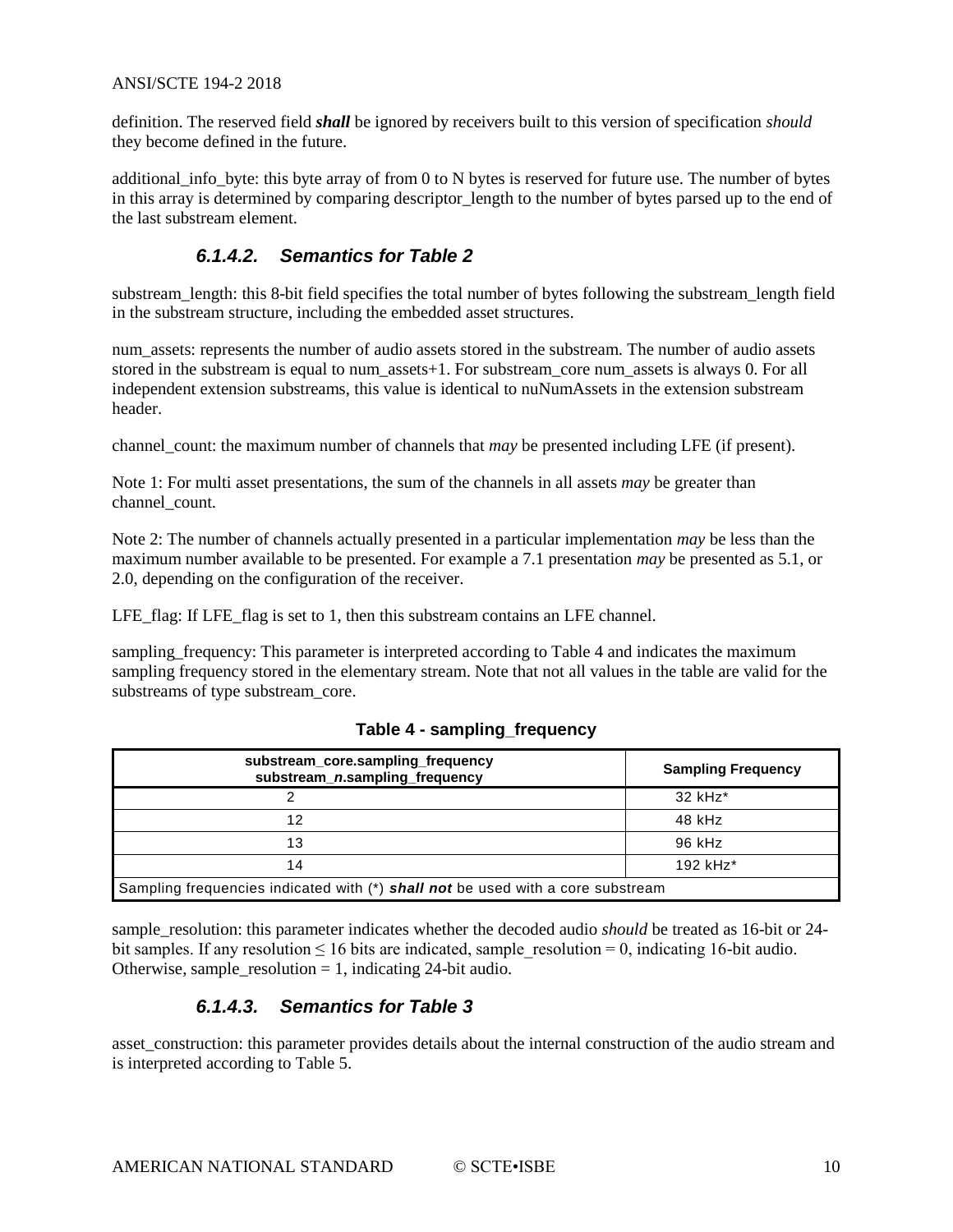#### <span id="page-10-0"></span>ANSI/SCTE 194-2 2018

|                         | Core substream |              |              |              | <b>Extension substream</b> |              |              |              |              |              |
|-------------------------|----------------|--------------|--------------|--------------|----------------------------|--------------|--------------|--------------|--------------|--------------|
| asset_construction      | Core           | XCH          |              | X96 XXCH     | <b>Core</b>                | $XXCH$ $X96$ |              | XBR          | <b>XLL</b>   | <b>LBR</b>   |
| $\mathbf{1}$            | $\checkmark$   |              |              |              |                            |              |              |              |              |              |
| $\overline{c}$          | $\checkmark$   | $\checkmark$ |              |              |                            |              |              |              |              |              |
| 3                       | $\checkmark$   |              |              | $\checkmark$ |                            |              |              |              |              |              |
| $\overline{\mathbf{4}}$ | $\checkmark$   |              | $\checkmark$ |              |                            |              |              |              |              |              |
| 5                       | $\checkmark$   |              |              |              |                            | $\checkmark$ |              |              |              |              |
| 6                       | $\checkmark$   |              |              |              |                            |              |              | $\checkmark$ |              |              |
| $\overline{7}$          | $\checkmark$   | $\checkmark$ |              |              |                            |              |              | $\checkmark$ |              |              |
| 8                       | $\checkmark$   |              |              | $\checkmark$ |                            |              |              | $\checkmark$ |              |              |
| 9                       | $\checkmark$   |              |              |              |                            | $\checkmark$ |              | $\checkmark$ |              |              |
| 10                      | $\checkmark$   |              |              |              |                            |              | $\checkmark$ |              |              |              |
| 11                      | $\checkmark$   | $\checkmark$ |              |              |                            |              | $\checkmark$ |              |              |              |
| 12                      | $\checkmark$   |              |              | $\checkmark$ |                            |              | $\checkmark$ |              |              |              |
| 13                      | $\checkmark$   |              |              |              |                            | $\checkmark$ | $\checkmark$ |              |              |              |
| 14                      | $\checkmark$   |              |              |              |                            |              |              |              | $\checkmark$ |              |
| 15                      | $\checkmark$   | $\checkmark$ |              |              |                            |              |              |              | $\checkmark$ |              |
| 16                      | $\checkmark$   |              | $\checkmark$ |              |                            |              |              |              | ✓            |              |
| 17                      |                |              |              |              |                            |              |              |              | ✓            |              |
| 18                      |                |              |              |              |                            |              |              |              |              | $\checkmark$ |
| 19                      |                |              |              |              | $\checkmark$               |              |              |              |              |              |
| 20                      |                |              |              |              | $\checkmark$               | $\checkmark$ |              |              |              |              |
| 21                      |                |              |              |              | $\checkmark$               |              |              |              | $\checkmark$ |              |

#### **Table 5 - asset\_construction**

vbr\_flag: this flag is set to 1 if the audio asset has a variable bit rate, otherwise this flag is 0.

post encode br scaling flag: this flag is set to 1 if scaling of the bit stream has occurred after it was encoded, otherwise this flag is 0.

component\_type\_flag: *shall* be set to 1 if the field component\_type is present.

language\_code\_flag: *shall* be set to 1 when ISO\_639\_language\_code field is present.

bit rate scaled: represents the scaled bit rate of the coded elementary stream as a 10.3 unsigned fractional fixed point value, (i.e. a 13 bit integer value divided by 8). This field is exists in the descriptor when post\_encode\_br\_scaling\_flag = 1.

If the stream is variable bit rate, and dynamically updating the bit rate field is not possible or practical due to system limitations, or exceeds 1023.875 kbits/sec, then bit\_rate\_scaled *shall* be set to 0.

bit\_rate: is a 13-bit unsigned integer representing the bit rate of the coded elementary stream in kbits/s. This field exists in the descriptor when post encode br scaling  $flag = 0$ .

If the stream is variable bit rate, and dynamically updating the bit rate field is not possible or practical due to system limitations, then bit\_rate *shall* be set to 0.

component\_type: This 8-bit field specifies the type of the audio component as described in [Table 6.](#page-11-0)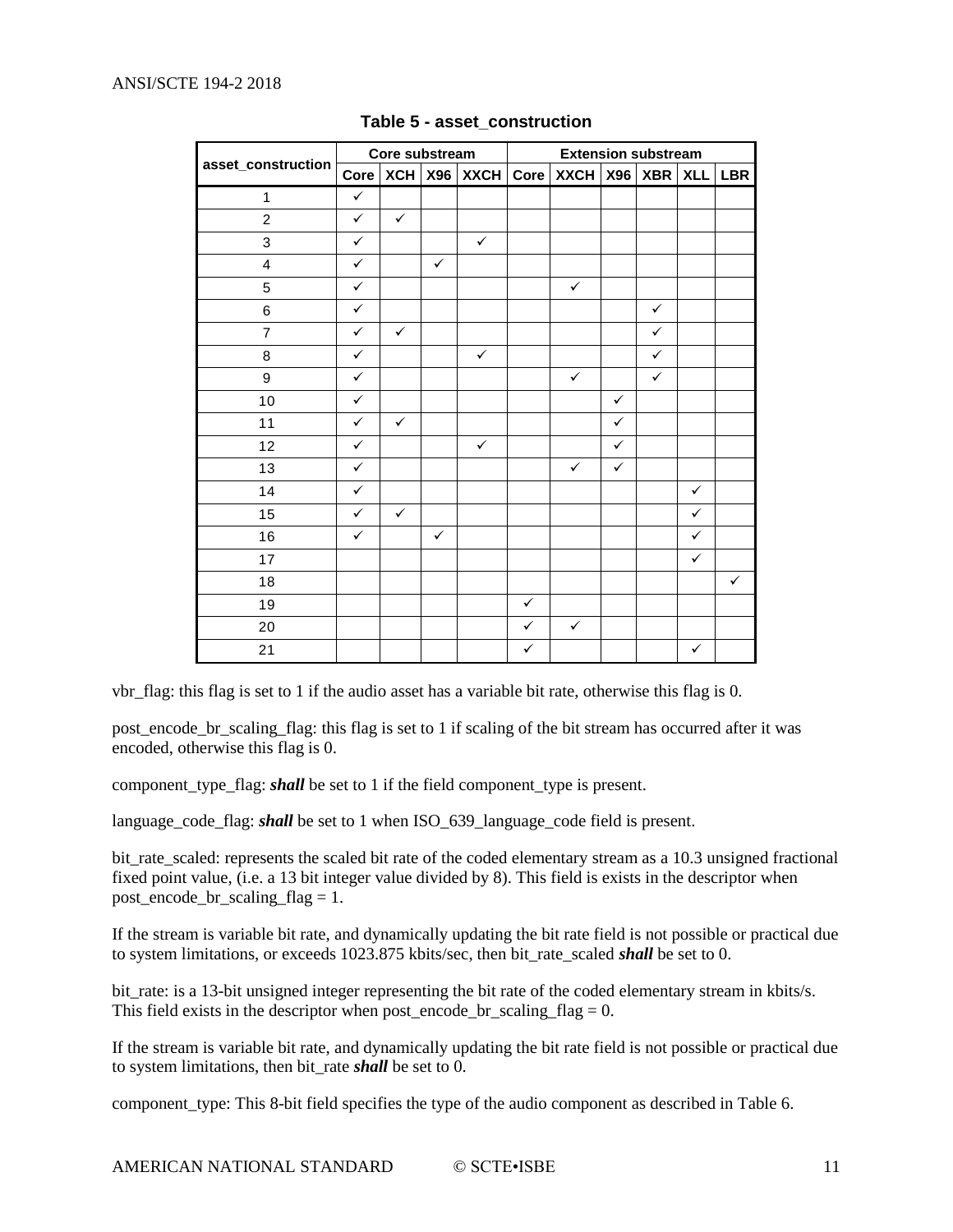<span id="page-11-0"></span>

| component_type bits | <b>Description</b>                                                    |
|---------------------|-----------------------------------------------------------------------|
| $b7$ (MSB)          | Reserved                                                              |
| b6                  | full service flag (see Error! Reference s<br>ource not found.)        |
| $b5$ to $b3$        | service type flags (see Error! Reference s<br>ource not found.)       |
| $b2$ to $b0$        | number of channels flags (see Error! R<br>eference source not found.) |

#### **Table 6 - component\_type**

#### **Table 7 - Full Service Flag**

<span id="page-11-1"></span>

| full service flag (b6) | <b>Description</b>                                                                                       |  |  |  |
|------------------------|----------------------------------------------------------------------------------------------------------|--|--|--|
|                        | Decoded audio stream is intended to be combined with another decoded audio<br>stream before presentation |  |  |  |
|                        | Decoded audio stream is a full service (suitable for decoding and presentation to<br>the listener)       |  |  |  |

#### **Table 8 - Service Type Flags**

<span id="page-11-2"></span>

| service type flags                                                                                                                                  |          |          | <b>Description</b>        | <b>Restrictions</b>    |                                    |  |
|-----------------------------------------------------------------------------------------------------------------------------------------------------|----------|----------|---------------------------|------------------------|------------------------------------|--|
| b5                                                                                                                                                  | b4       | b3       |                           | full service flag (b6) | number of channel flags (b2 to b0) |  |
| 0                                                                                                                                                   | $\Omega$ | $\Omega$ | Complete Main (CM)        | shall be set to 1      |                                    |  |
| $\Omega$                                                                                                                                            | $\Omega$ |          | Music and Effects<br>(ME) | shall be set to 0      |                                    |  |
| $\Omega$                                                                                                                                            |          | $\Omega$ | Visually Impaired (VI)    |                        |                                    |  |
| $\Omega$                                                                                                                                            |          |          | Hearing Impaired (HI)     |                        |                                    |  |
| 1                                                                                                                                                   | $\Omega$ | $\Omega$ | Dialogue (D)              | shall be set to 0      |                                    |  |
|                                                                                                                                                     | $\Omega$ |          | Commentary (C)            |                        | shall be set to 000                |  |
| 1                                                                                                                                                   |          | $\Omega$ | Emergency (E)             | shall be set to 1      | shall be set to 000                |  |
| 1                                                                                                                                                   |          |          | Voiceover (VO)            | shall be set to 0      | shall be set to 000                |  |
| 1                                                                                                                                                   |          |          | Reserved                  | shall be set to 1      |                                    |  |
| The values of the service type flags <b>shall</b> only be considered valid if the conditions identified in the<br>restrictions column are satisfied |          |          |                           |                        |                                    |  |

#### **Table 9 - Number of Channels Flags**

<span id="page-11-3"></span>

| number of channels flags |    |    |                                         |  |
|--------------------------|----|----|-----------------------------------------|--|
| b2                       | þ. | b0 | <b>Description</b>                      |  |
|                          |    |    | Mono                                    |  |
|                          |    |    | Reserved                                |  |
|                          |    |    | 2 channel (stereo, LoRo)                |  |
|                          |    |    | 2 channel matrix encoded (stereo, LtRt) |  |
|                          |    |    | Multichannel audio (>2 channels)        |  |
|                          |    |    | Reserved                                |  |
|                          |    |    | Reserved                                |  |
|                          |    |    | Reserved                                |  |

language\_code\_flag: this flag *shall* be set to 1 when ISO\_639\_language\_code field is present.

ISO\_639\_language\_code: this 24-bit language code conforms to the ASCII language codes described in ISO/IEC 639-2 [\[5\].](#page-3-12)